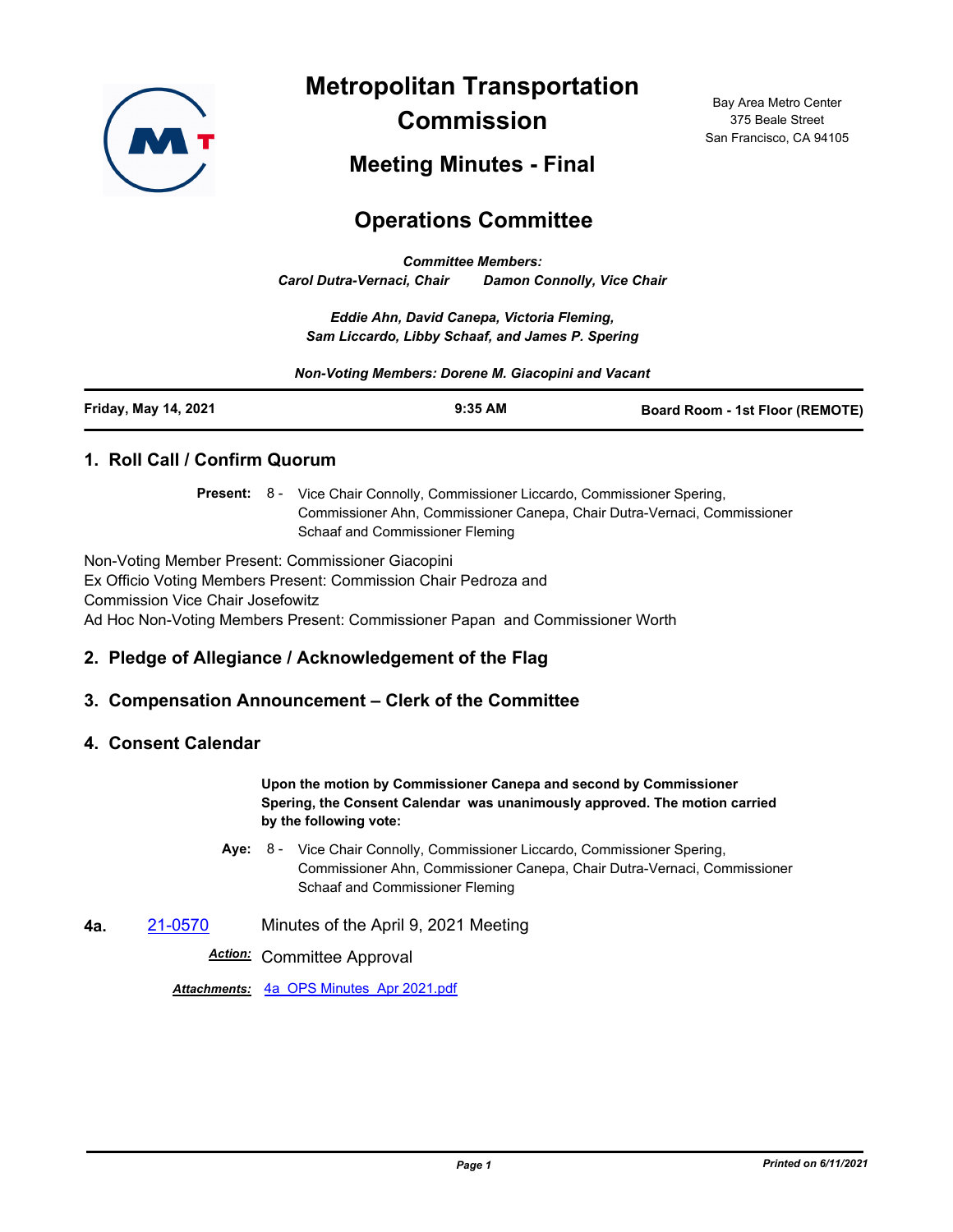| 4b. | 21-0607 | <b>Customer Account Management Platform Contract Actions:</b><br>Purchase Order Amendment - Technical Salesforce Integration and<br>Administration Services: Sapient Corporation (\$2,467,845)<br>Purchase Order Amendment - Salesforce Licenses: Carahsoft<br>ii.<br>Technology Corp (\$209,500)<br><b>Action:</b> Committee Approval |
|-----|---------|----------------------------------------------------------------------------------------------------------------------------------------------------------------------------------------------------------------------------------------------------------------------------------------------------------------------------------------|
|     |         | <b>Presenter:</b> Shauna Callow                                                                                                                                                                                                                                                                                                        |
|     |         | Attachments: 4b Customer Account Platform Contract Actions.pdf                                                                                                                                                                                                                                                                         |
| 4c. | 21-0638 | Clipper® In-Person Customer Service Centers (IPCSCs) Contract Actions:<br>i. Contract Amendment - Faneuil, Inc. (\$435,000);<br>ii. Contract Amendment - Nematode Holdings, LLC (\$300,000); and<br>iii. Funding Agreement Amendment - Alameda-Contra Costa Transit<br>District (\$250,000)                                            |
|     |         | <b>Action:</b> Committee Approval                                                                                                                                                                                                                                                                                                      |
|     |         | Presenter: Kelley Jackson                                                                                                                                                                                                                                                                                                              |
|     |         | <b>Attachments: 4c Clipper IPCSC Contract Actions.pdf</b>                                                                                                                                                                                                                                                                              |
| 4d. | 21-0639 | Contract Amendment - Customer Research, Education and Outreach for<br>the Clipper® Program: MIG, Inc. (MIG) (\$1,500,000)                                                                                                                                                                                                              |
|     |         | <b>Action:</b> Committee Approval                                                                                                                                                                                                                                                                                                      |
|     |         | Presenter: Lysa Hale                                                                                                                                                                                                                                                                                                                   |
|     |         | <b>Attachments: 4d Contract Amendment MIG.pdf</b>                                                                                                                                                                                                                                                                                      |
| 4e. | 21-0651 | Contract - 511 Website Support Services: Kalamuna, Inc. (\$2,000,000)                                                                                                                                                                                                                                                                  |
|     |         | <b>Action:</b> Committee Approval                                                                                                                                                                                                                                                                                                      |
|     |         | <b>Presenter:</b> Alysha Nachtigall                                                                                                                                                                                                                                                                                                    |
|     |         | Attachments: 4e 511 Website Support Services Contract.pdf                                                                                                                                                                                                                                                                              |
| 4f. | 21-0716 | Contract - Grant Agreement between Metropolitan Transportation<br>Commission and State of California, Wildlife Conservation Board to Fund<br>a Regional Conservation Investment Strategy for the North Bay Baylands<br>(\$640,000 incoming)                                                                                            |
|     |         | <b>Action:</b> Committee Approval                                                                                                                                                                                                                                                                                                      |
|     |         | Presenter: Ben Botkin                                                                                                                                                                                                                                                                                                                  |
|     |         | Attachments: 4f RCISContractMemo May2021.pdf                                                                                                                                                                                                                                                                                           |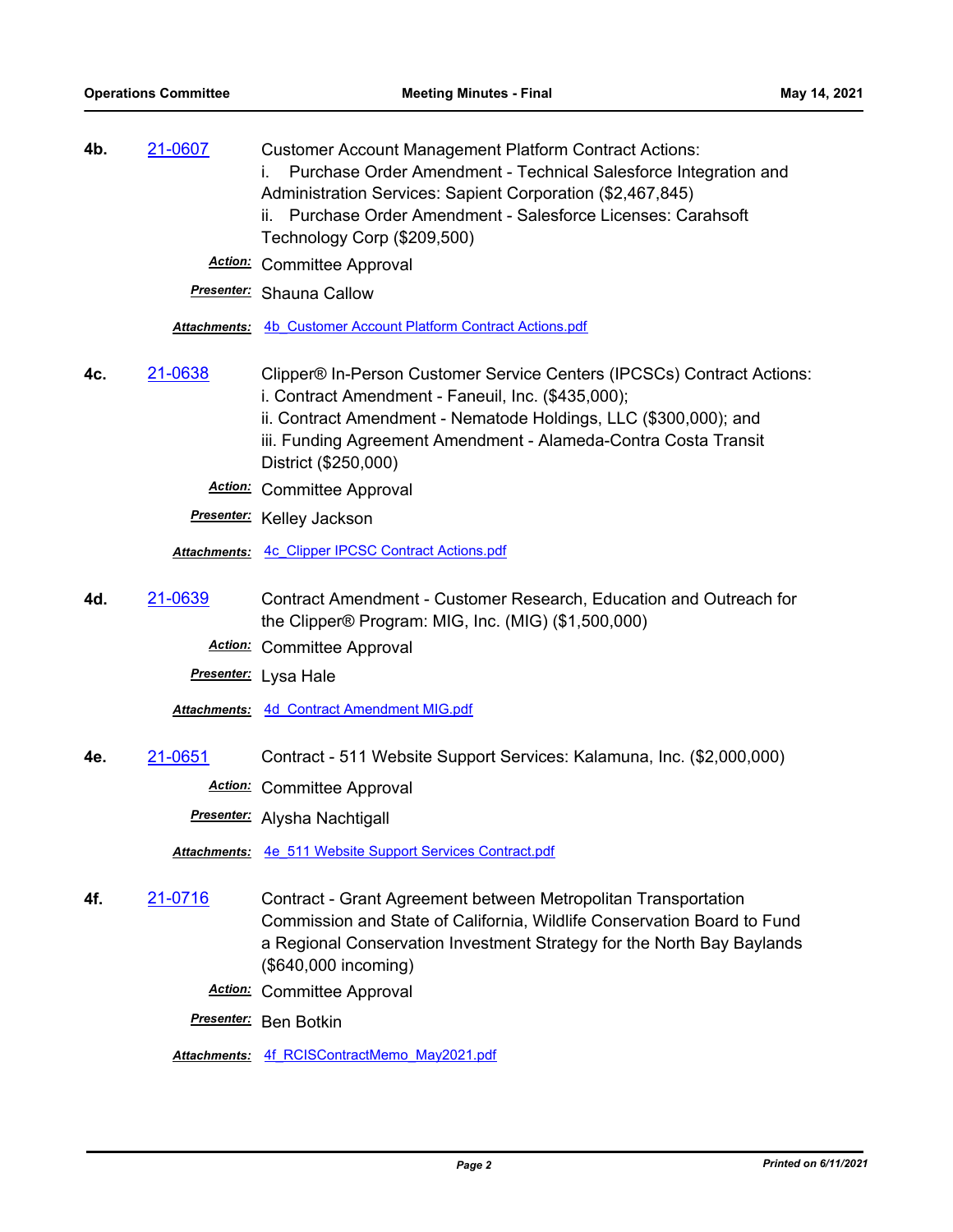**4g.** [21-0753](http://mtc.legistar.com/gateway.aspx?m=l&id=/matter.aspx?key=22346) Master Cooperative Agreement- Funding between Metropolitan Transportation Commission and California Department of Transportation for Design Services for Interstate 880 (I-880) Fiber Communications Project (\$1,740,000)

*Action:* Committee Approval

*Presenter:* Emily Van Wagner

*Attachments:* [4g\\_Coop Agreement-I-880.pdf](http://mtc.legistar.com/gateway.aspx?M=F&ID=39f82ad1-fded-459a-90a5-fe866e5961b4.pdf)

#### **5. Approval**

**5a.** [21-0571](http://mtc.legistar.com/gateway.aspx?m=l&id=/matter.aspx?key=22164) Incident Management Program Update and Contract Actions: i. Incident Management Program Update ii. Contract - Incident Management Strategic Plan: Parsons Transportation Group, Inc. (\$174,900) iii. Contract - Traffic Incident Management Dashboard: mySidewalk, Inc. (\$300,000)

Update on Incident Management Program and two contract actions.

- *Action:* i. Information
	- ii. Committee Approval
	- iii. Committee Approval
- *Presenter:* Sarah Burnworth
- *Attachments:* [5a\\_Incident Management Program Contracts.pdf](http://mtc.legistar.com/gateway.aspx?M=F&ID=57c23cb8-d635-4644-abd3-298a7988d650.pdf)

**Upon the motion by Commissioner Spering and second by Vice Chair Connolly, the Incident Management Program Contract Actions: Contract - Incident Management Strategic Plan: Parsons Transportation Group, Inc. (\$174,900) and Contract - Traffic Incident Management Dashboard: mySidewalk, Inc. (\$300,000) was unanimously approved. The motion carried by the following vote:**

Aye: 8 - Vice Chair Connolly, Commissioner Liccardo, Commissioner Spering, Commissioner Ahn, Commissioner Canepa, Chair Dutra-Vernaci, Commissioner Schaaf and Commissioner Fleming